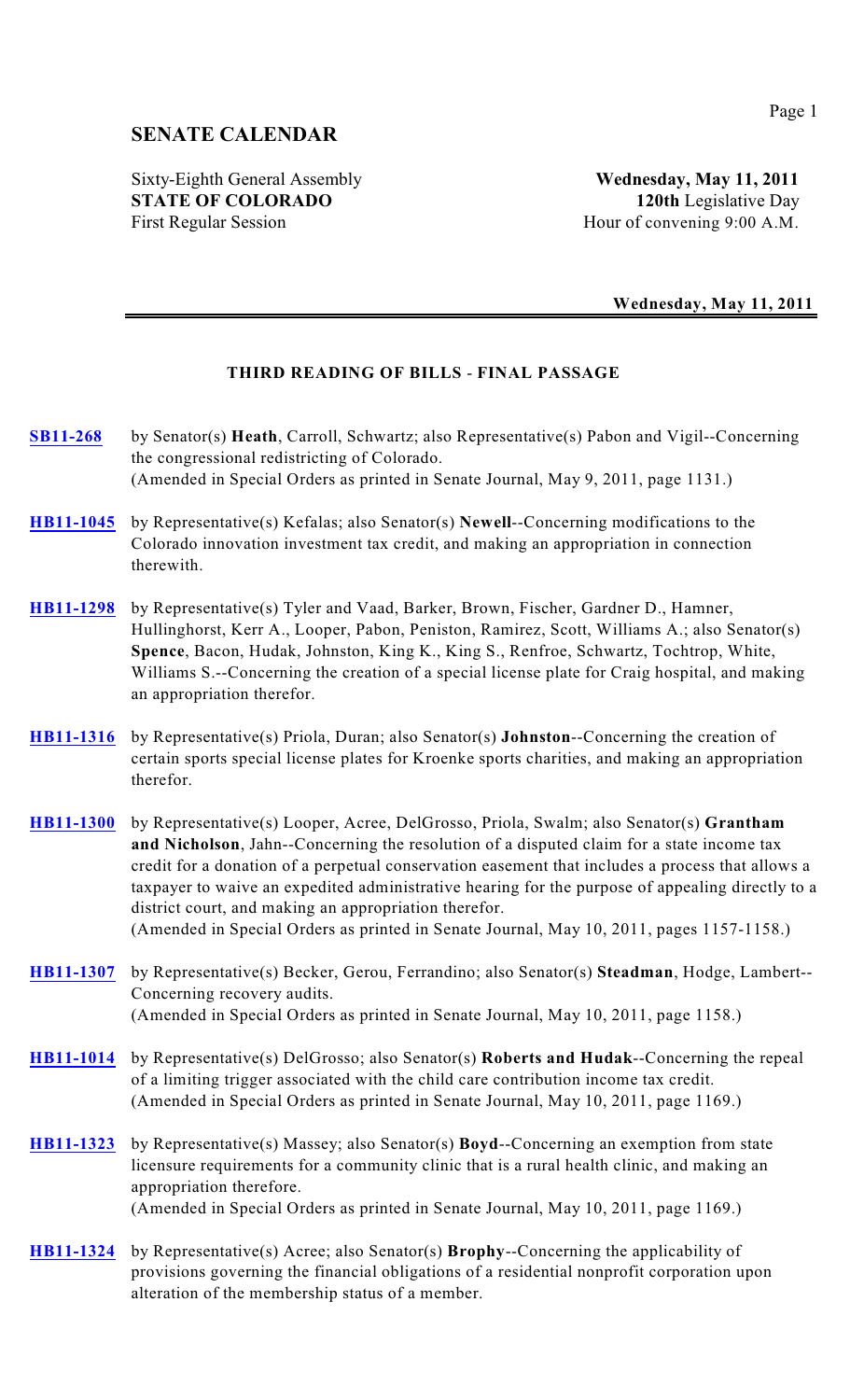## **GENERAL ORDERS - SECOND READING OF BILLS**

**[SB11-168](http://www.leg.state.co.us/CLICS/CLICS2011A/csl.nsf/fsbillcont3/A67A8CD07F0D54CF87257816005835B9?Open&file=168_01.pdf)** by Senator(s) **Aguilar**, Bacon, Carroll, Foster, Giron, Guzman, Heath, Johnston, Morse, Nicholson, Steadman, Tochtrop; also Representative(s) Kefalas, Court, Fields, Fischer, Gardner D., Hullinghorst, Jones, Kagan, Levy, McCann, Miklosi, Pace, Solano, Tyler-- Concerning the creation of the Colorado health care authority for the purpose of designing a health care cooperative. (Amended in Special Orders as printed in Senate Journal, May 9, 2011, pages 1124-1125.) (Laid Over from May 10, 2011.)

# **CONSIDERATION OF RESOLUTIONS**

**[SJR11-054](http://www.leg.state.co.us/CLICS/CLICS2011A/csl.nsf/fsbillcont3/1520643FD0BA39AD872578810050DFFF?Open&file=SJR054_01.pdf)** by Senator(s) **Mors**e, Shaffer B., Kopp; also Representative(s) Stephens, McNulty, Pace-- Concerning the appointment of a joint committee to notify the Governor that the First Regular Session of the Sixty-eighth General Assembly is about to adjourn sine die. (Laid Over from May 10, 2011.)

## **CONSIDERATION OF MEMORIALS**

**SJM11-003** by Senator(s) **Boyd**; also Representative(s) Summers--Memorializing Congress to designate pseudoephedrine and ephedrine as prescription-only drugs. (Laid Over from May 10, 2011.)

#### **CONSIDERATION OF HOUSE AMENDMENTS TO SENATE BILLS**

**[SCR11-001](http://www.leg.state.co.us/CLICS/CLICS2011A/csl.nsf/fsbillcont3/65B390DB5A87F561872578080080066D?Open&file=SCR001_rer.pdf)** by Senator(s) **Shaffer B. and Spence**, Kopp, Brophy, Heath, Jahn, King S., Morse, Roberts, Schwartz, Steadman, Tochtrop, White; also Representative(s) Murray and Court, McNulty, Acree, Barker, Baumgardner, Becker, Brown, Casso, Conti, Coram, Duran, Ferrandino, Fields, Fischer, Gardner D., Hamner, Hullinghorst, Kagan, Kefalas, Kerr A., Labuda, Lee, Levy, Liston, Massey, McCann, McKinley, Miklosi, Pace, Peniston, Priola, Riesberg, Ryden, Schafer S., Scott, Solano, Sonnenberg, Soper, Summers, Swerdfeger, Todd, Tyler, Vigil, Williams A., Wilson--Submitting to the registered electors of the state of Colorado an amendment to the Colorado constitution concerning ballot measures, and, in connection therewith, increasing the number of votes needed to pass a constitutional amendment from a majority to at least sixty percent of the votes cast; allowing a constitutional amendment passed prior to 2013 to be repealed by a majority of the votes cast; adding a requirement that a minimum number of petition signatures for a citizen-initiated constitutional amendment be gathered from voters who reside in each Colorado congressional district; and increasing the requirement from a majority to a sixty percent vote of the state legislature to change, repeal, or supersede a citizeninitiated statutory law for three years after it becomes effective. (Amended as printed in House Journal, February 24, pages 433-434, and amended on Third Reading as printed in House Journal, February 25.) (Laid Over from May 10, 2011.) (Requires 24 votes.)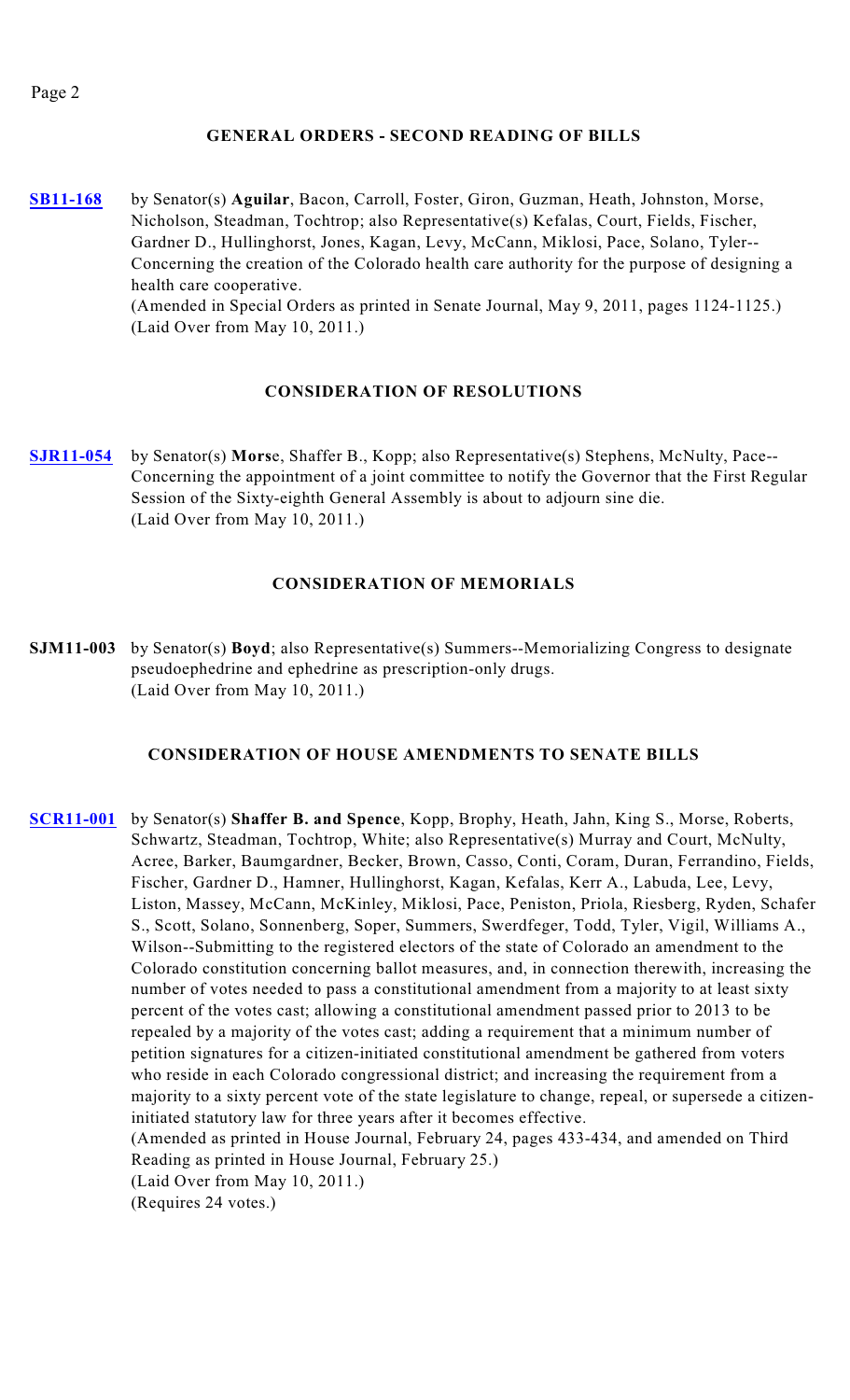## **CONSIDERATION OF GOVERNOR'S VETOES**

**[SB11-209](http://www.leg.state.co.us/CLICS/CLICS2011A/csl.nsf/fsbillcont3/95F7DE89134B3138872578640054B60B?Open&file=)** by Senator(s) **Hodge**, Steadman, Lambert; also Representative(s) Gerou, Becker, Ferrandino-- Concerning the provision for payment of the expenses of the executive, legislative, and judicial departments of the state of Colorado, and of its agencies and institutions, for and during the fiscal year beginning July 1, 2011, except as otherwise noted.

(Message from the Governor as printed in Senate Journal, May 6, 2011, pages 1088-1091.)



# **CONSIDERATION OF CONFERENCE COMMITTEE REPORTS**

**[HB11-1211](http://www.leg.state.co.us/CLICS/CLICS2011A/csl.nsf/fsbillcont3/D0455DA4526FCDBB872578160059B53E?Open&file=1211_rer.pdf)** by Representative(s) Pace; also Senator(s) **Tochtrop**, Carroll--Concerning restrictions on travel-related expenditures by state-chartered entities on behalf of persons affiliated with such entities. (Amended as printed in Senate Journal, April 28, page 925.) House Conferees: Waller, Chair, Pace, and Swerdfeger. Senate Conferees: Tochtrop - Chair, Guzman, and Scheffel.

(First Report of First Conference Committee printed in Senate Journal, May 10, 2011, pages 1155-1156.)

**[SB11-088](http://www.leg.state.co.us/CLICS/CLICS2011A/csl.nsf/fsbillcont3/5E6DEAC6474B92E58725781E0002152E?Open&file=088_rer.pdf)** by Senator(s) **Carroll and Lundberg**, Boyd, Mitchell; also Representative(s) Acree-- Concerning the regulation of direct-entry midwives, and, in connection therewith, implementing the sunset review recommendations of the department of regulatory agencies, and making an appropriation. (Amended as printed in House Journal, May 5, 2011, page 1276.) Senate Conferees: Carroll - Chair, Aguilar, and Lundberg. The Senate granted permission to go beyond the scope of differences between the two houses. House Conferees: Acree - Chair, Nikkel, and Kefalas (First Report of First Conference Committee printed in Senate Journal, May 10, 2011, pages 1154-1155.)

#### **CONFERENCE COMMITTEES TO REPORT**

**[HB11-1254](http://www.leg.state.co.us/CLICS/CLICS2011A/csl.nsf/fsbillcont3/C41FA88143FD6AE687257801006047CF?Open&file=1254_rer.pdf)** by Representative(s) Priola and Schafer S.; also Senator(s) **Steadman**--Concerning measures to reduce the frequency of bullying in schools. (Amended as printed in Senate Journal, May 4, page 1012 and amended on Third Reading, May 5, 2011, as printed in Senate Journal.) House Conferees: Priola, Chair, Schafer, and Stephens. Senate Conferees: Steadman - Chair, Spence, and Johnston. (Laid Over from May 10, 2011.)

#### **REQUEST FOR CONFERENCE COMMITTEES**

**[HB11-1278](http://www.leg.state.co.us/CLICS/CLICS2011A/csl.nsf/fsbillcont3/33F149948D91CD908725782600582A72?Open&file=1278_rer.pdf)** by Representative(s) Gardner B.; also Senator(s) **Morse**--Concerning sex offender registration. (Amended as printed in Senate Journal, May 2, pages 977-978.) House Conferees: B. Gardner, Chair, Becker, and Levy. (Laid Over from May 10, 2011.)

\_\_\_\_\_\_\_\_\_\_\_\_\_\_\_\_\_\_\_\_\_